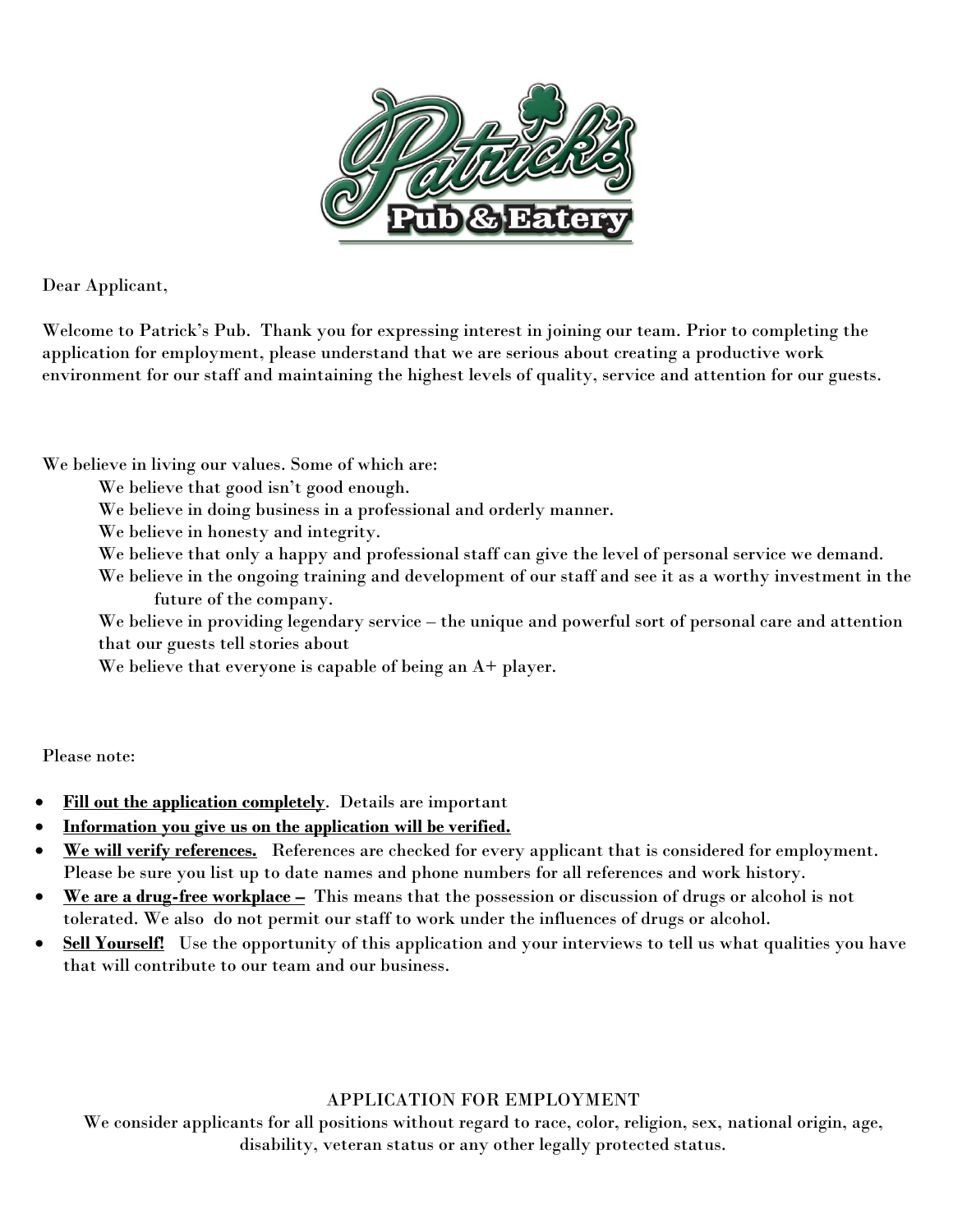| <u>ABOUT YOU</u>                                                                 |                                                                                                                                                                                                                                                           |       |  |
|----------------------------------------------------------------------------------|-----------------------------------------------------------------------------------------------------------------------------------------------------------------------------------------------------------------------------------------------------------|-------|--|
|                                                                                  |                                                                                                                                                                                                                                                           |       |  |
|                                                                                  |                                                                                                                                                                                                                                                           |       |  |
|                                                                                  |                                                                                                                                                                                                                                                           |       |  |
|                                                                                  |                                                                                                                                                                                                                                                           |       |  |
|                                                                                  |                                                                                                                                                                                                                                                           |       |  |
|                                                                                  | $\textrm{City}$ $\textrm{City}$ $\textrm{City}$ $\textrm{City}$ $\textrm{City}$ $\textrm{City}$                                                                                                                                                           |       |  |
|                                                                                  | If Hired, do you have reliable means of transportation to get to work?                                                                                                                                                                                    |       |  |
|                                                                                  |                                                                                                                                                                                                                                                           |       |  |
| Are you at least 18 years old? __________                                        |                                                                                                                                                                                                                                                           |       |  |
|                                                                                  |                                                                                                                                                                                                                                                           |       |  |
|                                                                                  |                                                                                                                                                                                                                                                           | State |  |
|                                                                                  |                                                                                                                                                                                                                                                           |       |  |
|                                                                                  |                                                                                                                                                                                                                                                           |       |  |
|                                                                                  | Are you legally eligible for employment in the U.S.? ____ (Proof of U.S. citizenship or immigration status is                                                                                                                                             |       |  |
|                                                                                  |                                                                                                                                                                                                                                                           |       |  |
| Exp.Date<br>required if hired.)                                                  |                                                                                                                                                                                                                                                           |       |  |
|                                                                                  | Have you been convicted of a crime? _____ Yes _____ No. If yes, state the nature of the offense and disposition of the case. Includes<br>dates and places. (NOTE: The existence of a criminal record does not constitute an automatic bar to employment.) |       |  |
|                                                                                  |                                                                                                                                                                                                                                                           |       |  |
|                                                                                  |                                                                                                                                                                                                                                                           |       |  |
|                                                                                  |                                                                                                                                                                                                                                                           |       |  |
| <u>Employment Information</u>                                                    |                                                                                                                                                                                                                                                           |       |  |
|                                                                                  |                                                                                                                                                                                                                                                           |       |  |
|                                                                                  |                                                                                                                                                                                                                                                           |       |  |
|                                                                                  | How did you find out about this job? __ Newspaper __ Employee __ Walk-in __Relative                                                                                                                                                                       |       |  |
|                                                                                  |                                                                                                                                                                                                                                                           |       |  |
|                                                                                  | $\underbrace{\hspace{2.5cm}}\text{Other}\,\, \underline{\hspace{2.5cm}}$                                                                                                                                                                                  |       |  |
|                                                                                  |                                                                                                                                                                                                                                                           |       |  |
| Have you ever worked for this organization before? _____________________________ |                                                                                                                                                                                                                                                           |       |  |

Have you ever been discharged or asked to resign from any position? \_\_\_\_\_\_\_\_\_\_\_\_\_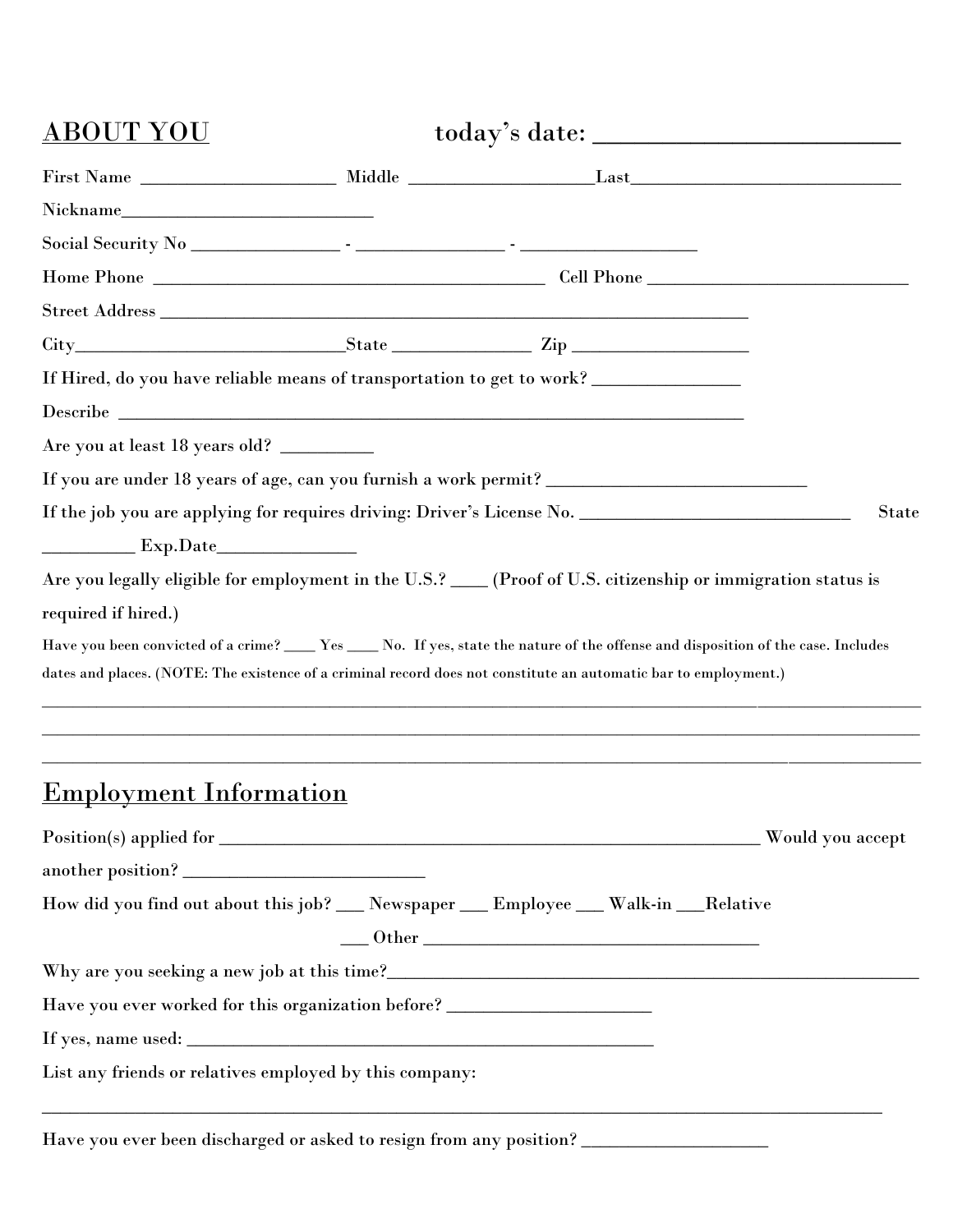## If yes, please describe:

| What's your availability? |                                             |            |                                                                                                        |                          |            |
|---------------------------|---------------------------------------------|------------|--------------------------------------------------------------------------------------------------------|--------------------------|------------|
| <b>MON</b>                | <b>TUES</b>                                 | <b>WED</b> | <b>THU</b><br><b>FRI</b>                                                                               | <b>SAT</b>               | <b>SUN</b> |
|                           |                                             |            | daytime ______ daytime _______ daytime _______ daytime _______ daytime _______ daytime _______ daytime |                          |            |
|                           |                                             |            | evening evening evening evening evening evening evening evening evening evening evening                |                          |            |
|                           |                                             |            | ______ anytime _______ anytime _______ anytime _______ anytime _______ anytime _______ anytime         |                          |            |
|                           |                                             |            | Are you willing to work overtime? __________ Weekends? __________ Holidays? ________________________   |                          |            |
|                           |                                             |            |                                                                                                        |                          |            |
|                           |                                             |            |                                                                                                        |                          |            |
|                           |                                             |            |                                                                                                        |                          |            |
|                           | Please list any special skills or training: |            |                                                                                                        |                          |            |
|                           |                                             |            |                                                                                                        |                          |            |
|                           |                                             |            |                                                                                                        |                          |            |
|                           |                                             |            |                                                                                                        |                          |            |
|                           | $Education$ (circle highest level achieved) |            |                                                                                                        |                          |            |
|                           | Secondary: 9 10 11 12 G.E.D.                |            |                                                                                                        | College: 1 2 3 4 5 6 7 8 |            |
|                           |                                             |            |                                                                                                        |                          |            |
|                           | Location of School:                         |            |                                                                                                        |                          |            |

\_\_\_\_\_\_\_\_\_\_\_\_\_\_\_\_\_\_\_\_\_\_\_\_\_\_\_\_\_\_\_\_\_\_\_\_\_\_\_\_\_\_\_\_\_\_\_\_\_\_\_\_\_\_\_\_\_\_\_\_\_\_\_\_\_\_\_\_\_\_\_\_\_\_\_\_\_\_\_\_\_\_\_\_\_\_\_\_\_\_\_\_\_\_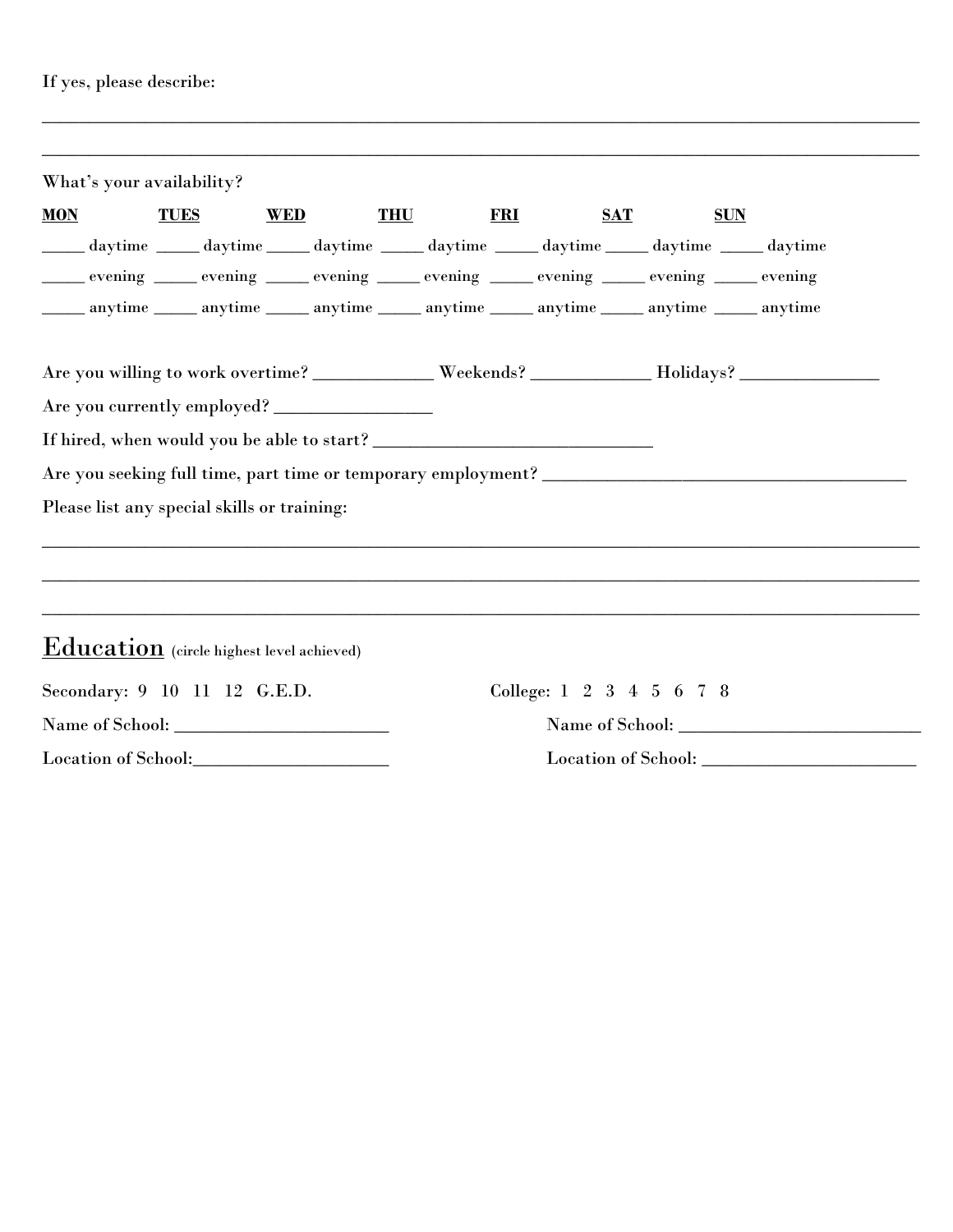# Work History (Please begin with most recent)

| Address | City/State/Zip<br><u> 1980 - Johann Stein, marwolaethau a bhann an t-Amhair an t-Amhair an t-Amhair an t-Amhair an t-Amhair an t-A</u> |  |  |  |  |  |
|---------|----------------------------------------------------------------------------------------------------------------------------------------|--|--|--|--|--|
|         |                                                                                                                                        |  |  |  |  |  |
|         |                                                                                                                                        |  |  |  |  |  |
|         |                                                                                                                                        |  |  |  |  |  |
|         |                                                                                                                                        |  |  |  |  |  |
| why:    | May we contact the employers listed above? _________ If not, list the employers you do not wish us to contact and                      |  |  |  |  |  |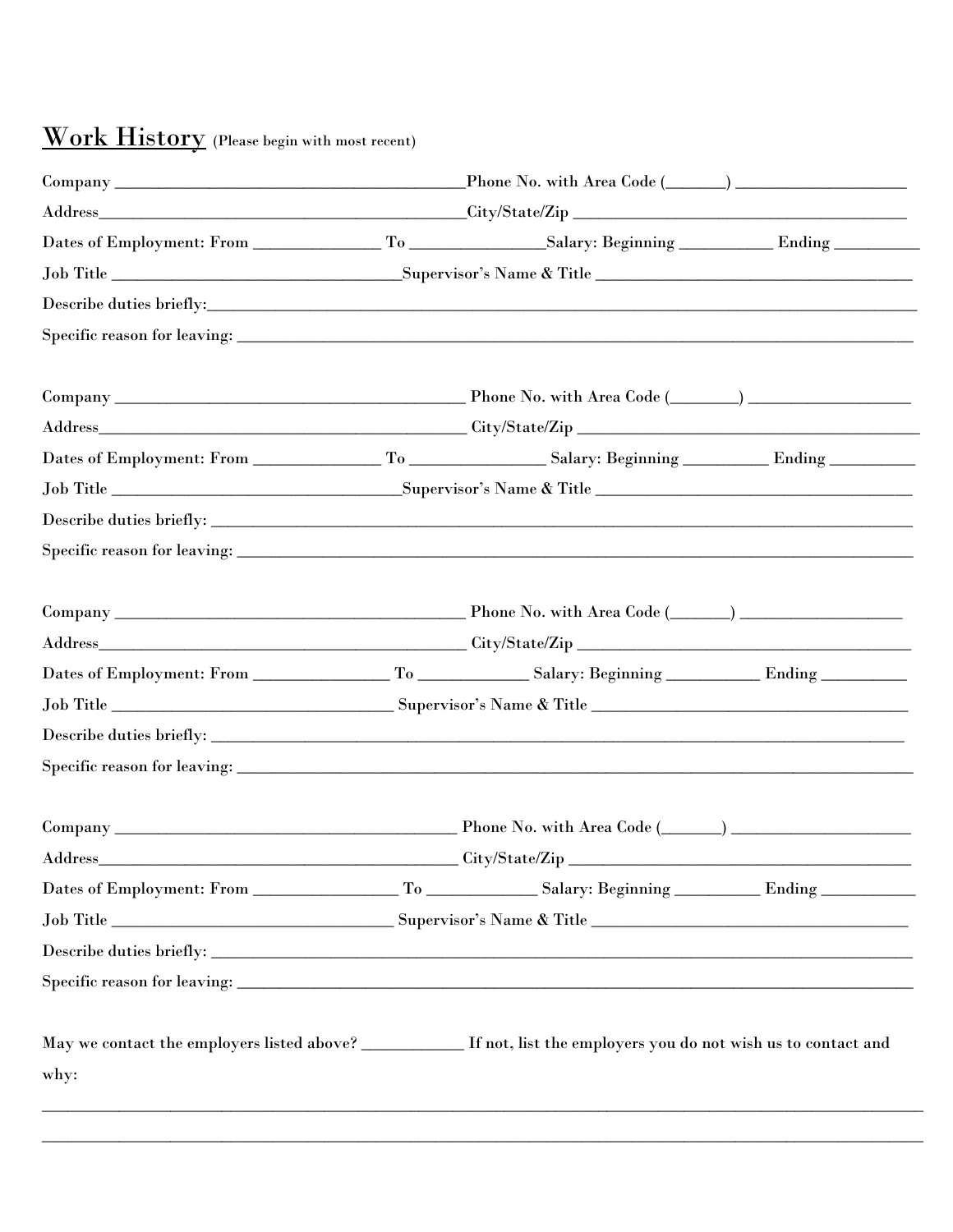If you do not have any previous work experience please provide contact information for one adult (nonrelative) that we may contact for a reference.

| Phone Number: |  |  |
|---------------|--|--|
|               |  |  |
|               |  |  |
|               |  |  |
|               |  |  |

### **SELL YOURSELF**

Why would you be a good choice for this position?